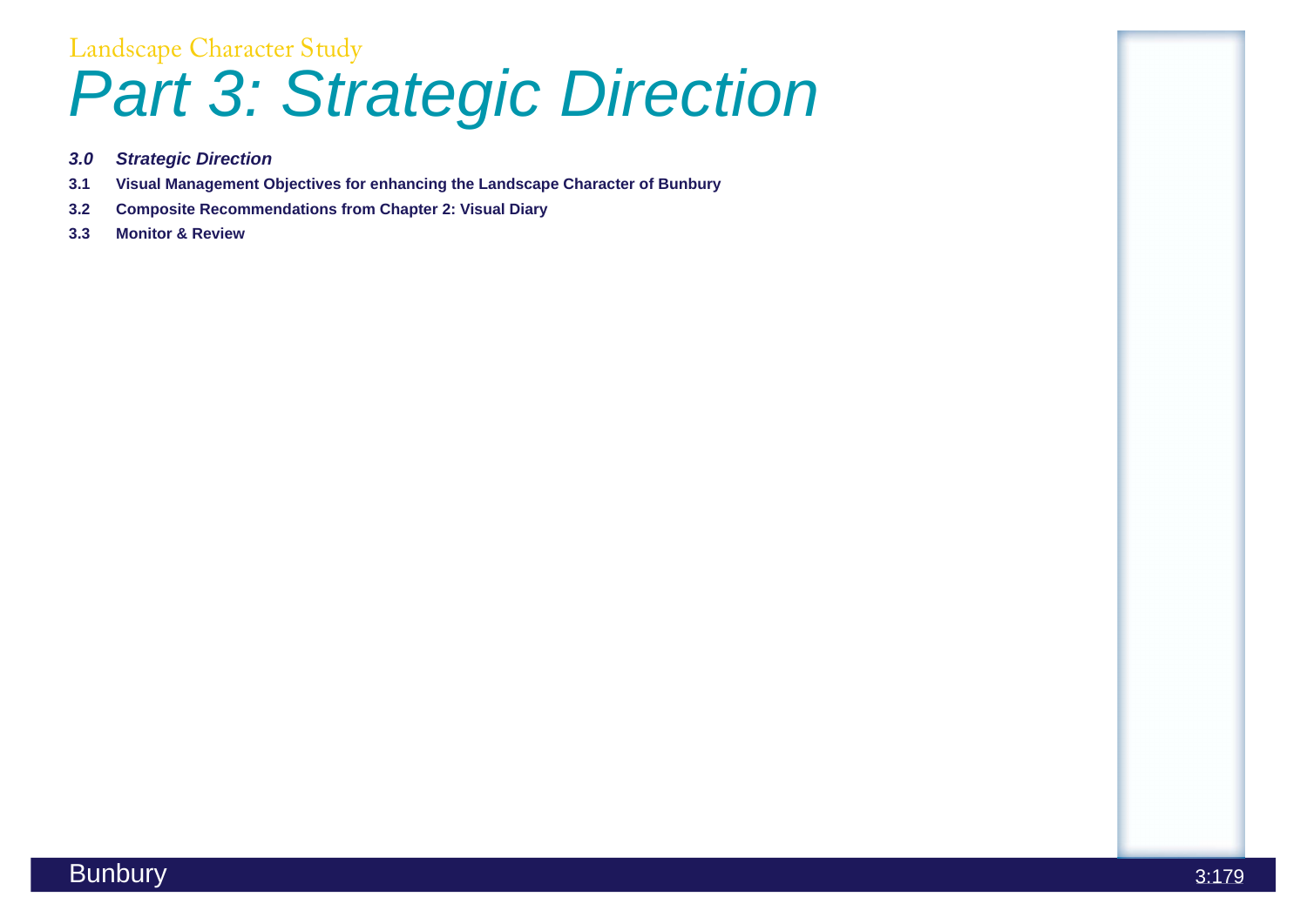## Landscape Character Study *Implementation*

### *3.1 Visual Management Objectives for enhancing the Landscape Character of Bunbury*

- Recognition of the LCS into the local planning policy framework as a reference tool for future strategic planning decisions, specifically ensuring that the zonings of the future revised Scheme take account of the identified landscape character at all levels of perspective (macro - micro scales).
- Incorporate Landscape Design Guidelines within the local area planning process that regulates the management of identified significant viewsheds and corridors and that sets out the criteria for proponents to provide a Visual Impact Assessment as a part of a development assessment that will impact on the viewshed from identified viewpoints.

#### *3.2 Composite Recommendations for enhancing the Landscape Character of Local Areas Derived from Chapter 2: Visual Diary*

### *A Vision for the Future*

#### **Central Business District**

- The CBD will experience commercial and residential growth predominantly to the north, including the CBD Core and Marlston Waterfront precincts.
- High rise buildings may be incorporated along Victoria Street and some potential increases to the height of buildings along Prinsep and Stephen Streets, and between Victoria Street and Blair Street to the north.
- Increased residential density to reflect inner city living household needs.
- Improved pedestrianisation of linkages between the CBD Core and the Marlston Waterfront
- Improved vehicle circulation and availability of car parking within the city centre and periphery.
- The commencement of the Bunbury Waterfront Project.

#### **Outer Business District**

- A more sophisticated approach to car parking and access for individual businesses, addressing site constraints and intensity of land use.
- An interconnected dual use path system for cyclists, pedestrians and linkages to public transport, with stronger connections to the CBD.
- Higher aesthetic value placed on the streetscapes of mixed business areas, including coordinated landscaping and street furniture.
- Active mixed use corridors of compatible land uses that are suitable for mixed use and of an intensity not suited to the CBD,
- Medium density residential, designed for adaptation for ground floor mixed use development.

#### **Ocean Beach**

- The formalisation of the 'Tree Street Area' as a precinct for regulation of future residential development in order to sustain the existing character.
- Recognising the 'Ocean Beach North' tourism corridor, as depicted in the Local Planning Strategy

for Tourism (2008).

- High quality medium density infill development throughout the suburb where higher R-coding is applied.
- The development of the 'Punchbowl' site as a mixed use tourism/residential development with a high quality sub-division and building design that accentuates its coastal locality and serves the

local population.

#### **East Bunbury**

- Given the age of housing stock and its proximity to the CBD and waterfront it is subject to redevelopment pressures, accounting for the need to have flood mitigation measures in place. As such, redevelopment should seek to achieve a coordinated approach with the well established character of the area, whilst exploring innovative means of integrating the necessary finished floor levels, that will have an obvious impact on the rhythm of the street.
- Increased R-Code densities around activity centres, e.g. Leschenault Quays local centre, will draw more residents into the neighbourhood and provide housing types suitable to high density living in a walkable catchment. This will graduate to lower densities that will preserve the established character and housing stock of Rathmines. This re-coding of the neighbourhood will ensure that infill development is conducted in a logical manner and is based on sustainable planning principles in accordance with the WAPC's Liveable Neighbourhoods.

#### **South Bunbury - Mangles**

- To retain the strong sense of identity of South Bunbury as a traditional family neighbourhood that possesses all the necessary local centres, schools and parks that makes it a self-contained and liveable neighbourhood.
- To maintain the quality of life while providing opportunities for greater diversity of housing choice that reflect local household needs through a logical pattern of residential densities that increase around walkable catchments from local activity centres, and retain the strong traditional lot layout of South Bunbury and Mangles for family sized lots.

#### **Parks**

- The Parks Local Area represents a diverse collection of neighbourhoods each with distinctive character. Consideration of future changes in residential density coding must take account of the established character, and be reflective of the full range of household types.
- Carey Park will have a range of housing types as a result of the increase in R-Coding around activity centres. A range of one bedroom units, aged accommodation and group or multiple dwellings will be established around key facilities such as the hospital, university and local shopping centres to promote walkability and suitable accommodation types for students, seniors and single person households.
- The historical association with horse stables and training yards that are between the Bunbury Racecourse and the Trotting Track shall remain in the 'Special Residential' R5 density coding to accommodate the needs of the industry.
- Sandridge Park Wollaston will remain largely unchanged, as the well established residential character is strong. Some increase in residential density may continue to occur in the peripheral areas adjacent to the Wollaston Shopping Centre.

### and the set of the set of the set of the set of the set of the set of the set of the set of the set of the set o

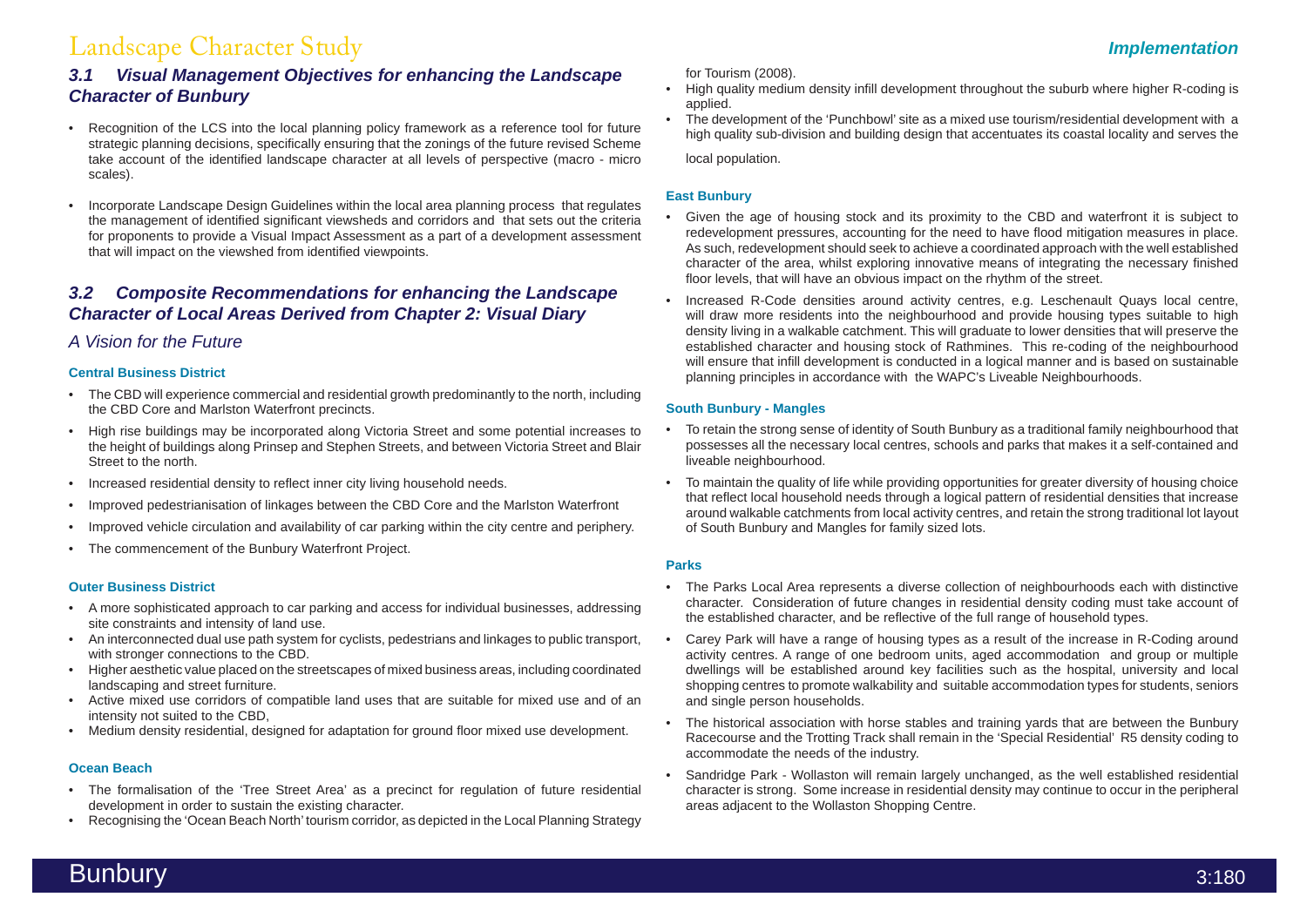## Landscape Character Study

• The greatest changes will occur in the Kinkella Park south of Brittain Road and north of Robertson Drive, where it is envisioned that a range of student housing will be appropriate between the Crosslands Shopping Centre and the University Campus.

#### **Minninup - Usher**

- Minninup Usher will retain its strong residential character and may experience a slight increase in density in Withers. Housing stock will continue to diversify to provide for a range of demographics, as well as maintaining the well established presence of family homes.
- The establishment of the Parade Road neighbourhood centre may start to occur as the population increases with the development of Tuart Brook. Activity near the intersection of Washington Road and Parade Road will gradually increase in significance as an activity centre, with the incoming traffic from Dalyellup also on this route, and having St Joseph's Primary School in proximity.

#### **Glen Iris - Moorlands**

- To provide quality of life while providing opportunities for greater diversity of housing choice that reflect local household needs through a logical pattern of residential densities that increase around walkable catchments from local activity centres.
- A self-sufficient community to live and work that satisfies a range of educational, medical, retail and social needs.
- An integrated transport network that encourages walkability within the neighbourhood and is interconnected with the CBD via a reliable and frequent public transport route and dedicated cycle paths.

#### **Pelican Point**

- The 'Three Waters' are the city's most valuable landscapes, and together should be promoted as the city's greatest asset to lifestyle and amenity.
- The Bunbury Tower is a valuable asset to the identity of Bunbury, being the 'Milk Carton' on the skyline, it is a point of reference within the city, and has been used as an icon for logos, slogans, and advertising campaigns across the southwest.
- The White Mangroves are a significant natural landscape that has high ecological and historical value in the landscape. Accessibility should be maintained for public access and educational programs should continue.

- A strong residential character with high quality amenity, including the canals and waterways, and the golf course. The residential density will remain low density for the most part, with allowances for larger homes and grander housing designs. The canal estate allows access to private docks and boat moorings adjoining private property which creates valuable waterfront properties that evidently show pride in being a part of the community which is reflected in the quality of housing stock.
- The development of a local centre to service the local residents will make Pelican Point more self sufficient, and convenient given that the development is a further distance from the conveniences of the city.
- The upgrade and expansion of the Sanctuary Golf Course and associated facilities will provide the opportunity for modern short stay accommodation, dining and entertainment facilities.

#### **College Grove - Tuart Brook**

- Maintain and improve upon the high quality of interconnected public open space reserves and promote the use of local parks.
- Promote walkability/ cyclability through enhancement of interconnected pedestrian and bicycle pathways linked to public transport facilities.
- Implementation of a street tree planting program to retention, replacement and expansion with desirable tree species.
- College Grove is linked to the hub of activity that provides major medical and educational facilities in Bunbury. This relationship should be strengthened with greater connectivity internally to allow College Grove to provide housing needs for user groups of these facilities.
- Tuart Brook will become Bunbury's final greenfield site with a neighbourhood development that will provide for a range of housing types suitable to the growing demographic needs of the city and provide a cohesive range of activities and facilities where people will work and live.

### *Valuable Landscape Character Elements to Promote & Enhance*

#### **Central Business District**

#### **Outer Business District**

- Maintain the level of public open space that exists at present and enhance public facilities within the public realm to accommodate a larger residential population.
- Promote pedestrianisation.
- Enhance the local amenity of commercial and residential areas by creating high quality streetscapes and promoting crime prevention and community safety.

#### **Ocean Beach**

- Residential character and amenity of the Tree Street Area.
- Ocean views from significant public view points, and across peaks in the topography where ocean views are revealed.
- The high quality foreshore pedestrian accessways and public facilities.
- Public art work and interpretive signage to continue along the foreshore that are engaging and interactive for pedestrians.
- Promote tourism sites and supporting businesses/ accommodation to establish a thriving tourism corridor.

#### **East Bunbury**

• The East Bunbury Heritage Area should be promoted and acknowledged for its contribution to historical character in Bunbury.

#### **South Bunbury - Mangles**

#### *Implementation*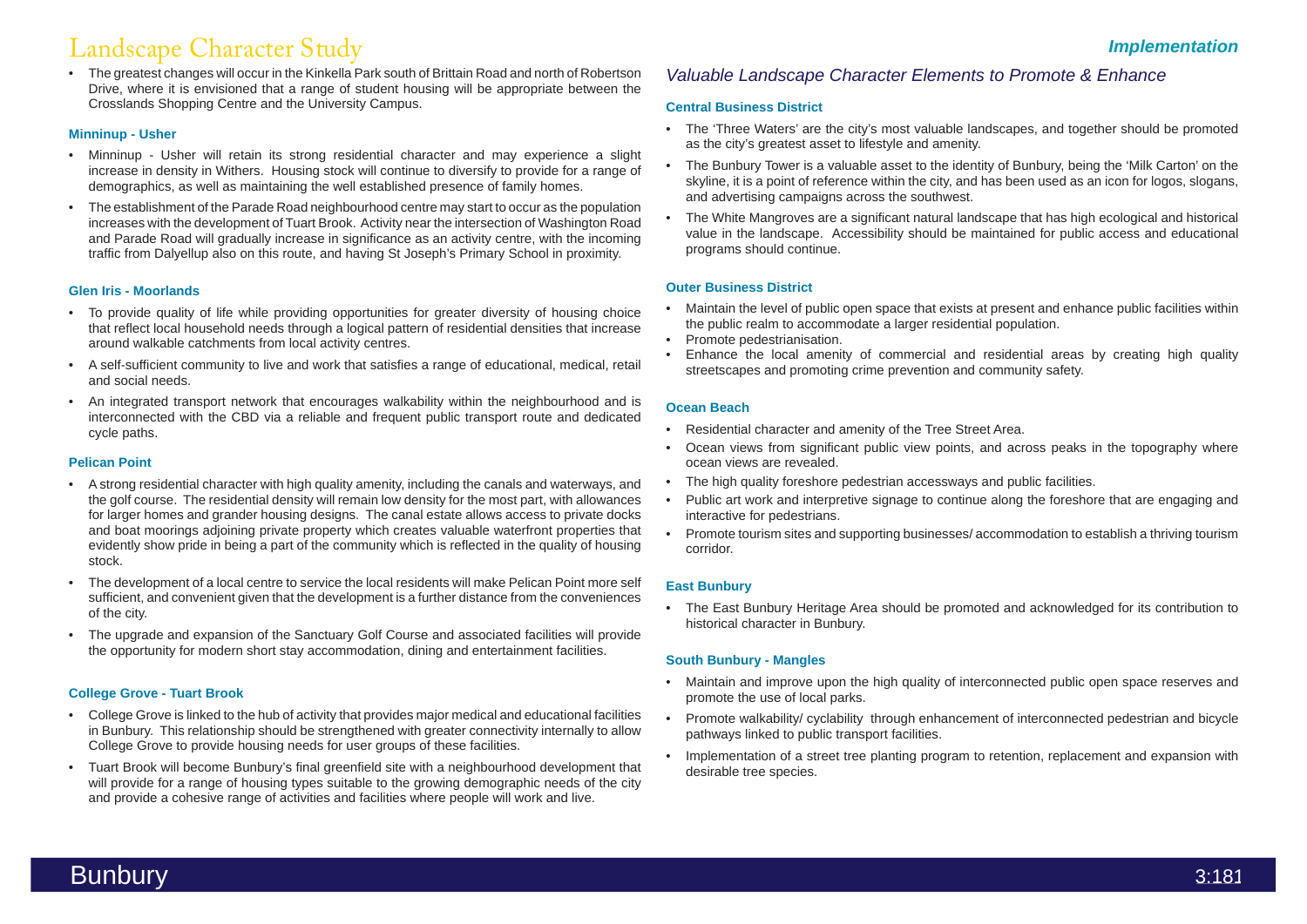#### **Parks**

- There is a high level of amenity associated with public parks and reserves throughout Carey Park. It is essential to maintain this level of aesthetics in the public realm, so that the community embrace ownership of their open space as a part of their identity.
- A strong sequence of public artwork moves through the suburb depicting local community activity such as football and horse racing. Interpretive art works are located in roundabouts, on verges and in the parks that reflect local history and evoke pride in the residents. These elements are a valuable addition to the streetscapes and they also lead people in the general direction of both Carey Park Football Club and the Bunbury Racecourse.
- The St Marks Anglican Church and Churchyard in Sandridge Park is a beautiful old church and historic grave yard that sits in a park, creating a natural ambience appropriate to its historic heritage significance. This church was completed in 1842 is the second oldest surviving Church in Western Australia.

#### **Minninup - Usher**

- The Maidens Reserve is a significant landscape to the local community, but also forms a highly significant feature on the skyline of the city. Promoting the folk story of the Maidens and the origins of the name should be considered as part of an interpretive public art installation in the reserve itself.
- High amenity of public open space in Usher should be maintained and promoted for activity and social recreation.

#### **Glen Iris - Moorlands**

• The peripheral Regional Open Space is highly valued by the community and contributes to the quality of life in the area.

#### **Pelican Point**

- The canal waterways are a valuable landscape feature to promote waterfront lifestyle, with private moorings, and vast views of the Estuary.
- The natural wetlands that are between the estates should be retained and promoted as part of a walkable recreation route, there is public access all through the estates, including the golf course and access to the foreshore of the estuary.

#### **College Grove - Tuart Brook**

• The remnant bushland surrounding College Grove has long been a point of contention between developers, community groups and government agencies alike. If the remaining bushland is retained for its ecological value, efforts should be made to educate people on the value of conservation of vegetation and its habitat.

### *Important Views & Vistas to Retain*

#### **Central Business District**

• The Marlston Lookout has significant view for 360 degrees from the top platform.

- The Bunbury Tower is an identifiable feature on the Bunbury skyline and viewsheds should be retained to the Tower from key viewpoints across the CBD.
- The Silos redevelopment is a dominant feature in the landscape and viewsheds should be retained from key viewpoints across the CBD, in particular the 'Gateway' bridge, and from the Marlston Lookout.
- Pedestrian views down Symmons Street that connect Back Beach with the Leschenault Inlet.

#### **Outer Business District**

- Sandridge Road is the arrival point of many of the major intersections into Bunbury from the linkages to outer suburbs and other shires and is recognisable by the nature of businesses and landmarks as a mixed business area, which is typically the lead up to the outer suburbs of a CBD. Once the road swings into Blair Street the CBD is visible in the distance.
- The Blair Street Mixed Use Corridor is an important linkage to the CBD and is a major commercial hub within the City. The road width is much wider, and the lot sizes are larger with greater building bulk. This corridor is essential to commercial traffic, public transport and residential traffic of both the City and other Shires.
- Spencer Street is a tighter corridor with an enclosed view shed, but provides a straight and unobstructed business corridor which allows easier navigability beneficial in a more intimate streetscape than Blair Street, with smaller lots and a greater number of businesses to digest. The corridor is a major transitory route and is shared by local residents and commercial traffic alike.

#### **Ocean Beach**

- Ocean Drive vistas, north and south, including views of landmark features in the landscape, such as the light house.
- The vista from the peak height of Stockley Road over South Bunbury and Big Swamp, and west towards the Indian Ocean over the top of Upper Esplanade and Ocean Drive.
- The views from Irwin Street Reserve that span over South Bunbury and the ocean.

#### **East Bunbury**

- The Leschenault Inlet vista from Stirling Street / Austral Parade is a valuable asset to the community from both private and public realms. Views to the CBD are afforded and should be retained.
- It would be beneficial to decrease the views across the Inlet to the Inner Harbor operations and stock piles, however the mass scale of the shipping operations makes screening difficult.

#### **South Bunbury - Mangles**

- Private dwellings located on the secondary dune are afforded vast views of South Bunbury to the east and of the ocean to the west.
- As the majority of the suburban area is on lower ground, the views are predominantly internal and contain no major landmarks or view points of significance. Wide straight roads and open space areas are important from an intimate street level to the place's landscape character.

## Landscape Character Study *Implementation*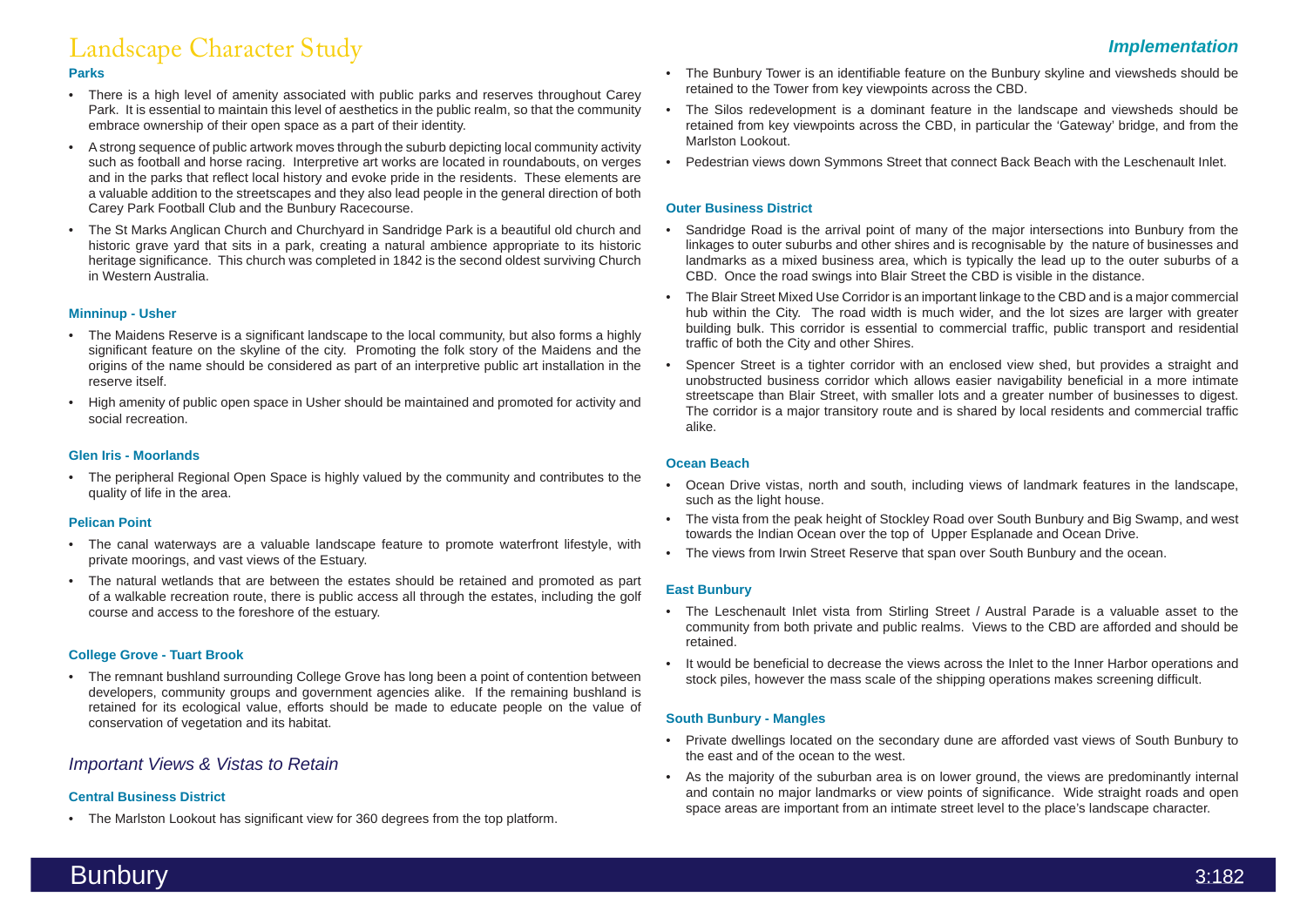## Landscape Character Study

#### **Parks**

• Maintaining views of the local area's significant parks and the racecourse are intrinsic to preserving the local identity.

#### **Minninup - Usher**

• Views of the Maidens Reserve are visible from many aspects within the local area as the proximity and scale give it high visibility. It is views to the Maiden's from other locations that are integral to the landscape character of Bunbury. Maintaining vistas from other location in the city, from along the coast and inland are priority goals.

#### **Glen Iris - Moorlands**

- Vittoria Road provides the primary access into Glen Iris, and will hold the future local centre and commercial strip. A key intersection will be formed at Vittoria and Jeffrey Roads in the hub of the local centre.
- There is Regional Open Space to the east of the subdivision (south-east of Vittoria Heights) that frames the residential area and provides a buffer between industrial and port uses.
- The Preston River foreshore remains accessible while protecting its functions of flood mitigation, riparian habitat corridor, cultural heritage and visual landscape link to the rest of the catchment and region.

#### **Pelican Point**

• Views from private residences across the Estuary, with vistas overlooking the CBD beyond the Inner Port.

#### **College Grove - Tuart Brook**

• Vistas from around the College Grove development have vast views over the south of Bunbury, in particular across the Maidens Reserve. The topography of this part of the coastline is translated better from this angle than anywhere else in the city.

#### *Policy Recommendations*

#### **Central Business District**

- Informing the preparation of the Local Planning Strategy for Activity Centres & Neighbourhoods.
- Implementation of the R-Codes Omnibus Amendment.
- Commencement of the local area planning process and subsequent Local Planning Policy: Central Business District Local Area Plan.
- Review of the existing local planning policies in effect that regulate development, consolidation and updating of current regulations in preparation for integration with the LAP.
- Initiation of Scheme Amendments to comply with GBRS zoning for the purpose of the Bunbury Waterfront Project Stage 1 commencement.
- Introduction of CPTED principles into local planning policy guidelines.

#### **Outer Business District**

- Informing the preparation of the Local Planning Strategy for Activity Centres & Neighbourhoods.
- Implementation of the R-Codes Omnibus Amendment.
- Commencement of the local area planning process and subsequent Local Planning Policy: Outer Business District Local Area Plan.
- A Town Planning Scheme Amendment to introduce a true mixed use zoning with a high residential amenity that encompassing living and working within the local area.
- Review of the Local Planning Policy: Non-Residential Development within or adjoining Residential Areas, to update frame areas, local activity centres and corridors.
- Introduction of CPTED principles into local planning policy guidelines.

#### **Ocean Beach**

- Informing the preparation of the Local Planning Strategy for Activity Centres & Neighbourhoods.
- Implementation of the R-Codes Omnibus Amendment.
- Commencement of the Ocean Beach local area planning process and subsequent Local Planning Policy documents that will inform development within the LAP.
- Propose a Local Planning Policy: Tree Street Area Design Guidelines
- Conduct a review of the Local Planning Policy: Building Height for Ocean Beach.

#### **East Bunbury**

- Informing the preparation of the Local Planning Strategy for Activity Centres & Neighbourhoods.
- Implementation of the R-Codes Omnibus Amendment.
- Commencement of the East Bunbury local area planning process and subsequent Local Planning Policy documents that will inform development within the LAP.
- Review of the Stirling Street Heritage Area Design Guidelines, including the renaming of the precinct to encompass the true boundary of the Heritage Area beyond the extent of Stirling Street.

#### **South Bunbury - Mangles**

- Informing the preparation of the Local Planning Strategy for Activity Centres & Neighbourhoods.
- Implementation of the R-Codes Omnibus Amendment.
- Commencement of Local Area Planning process and subsequent Local Planning Policy: South Bunbury - Mangles Local Area Plan.

### *Implementation*